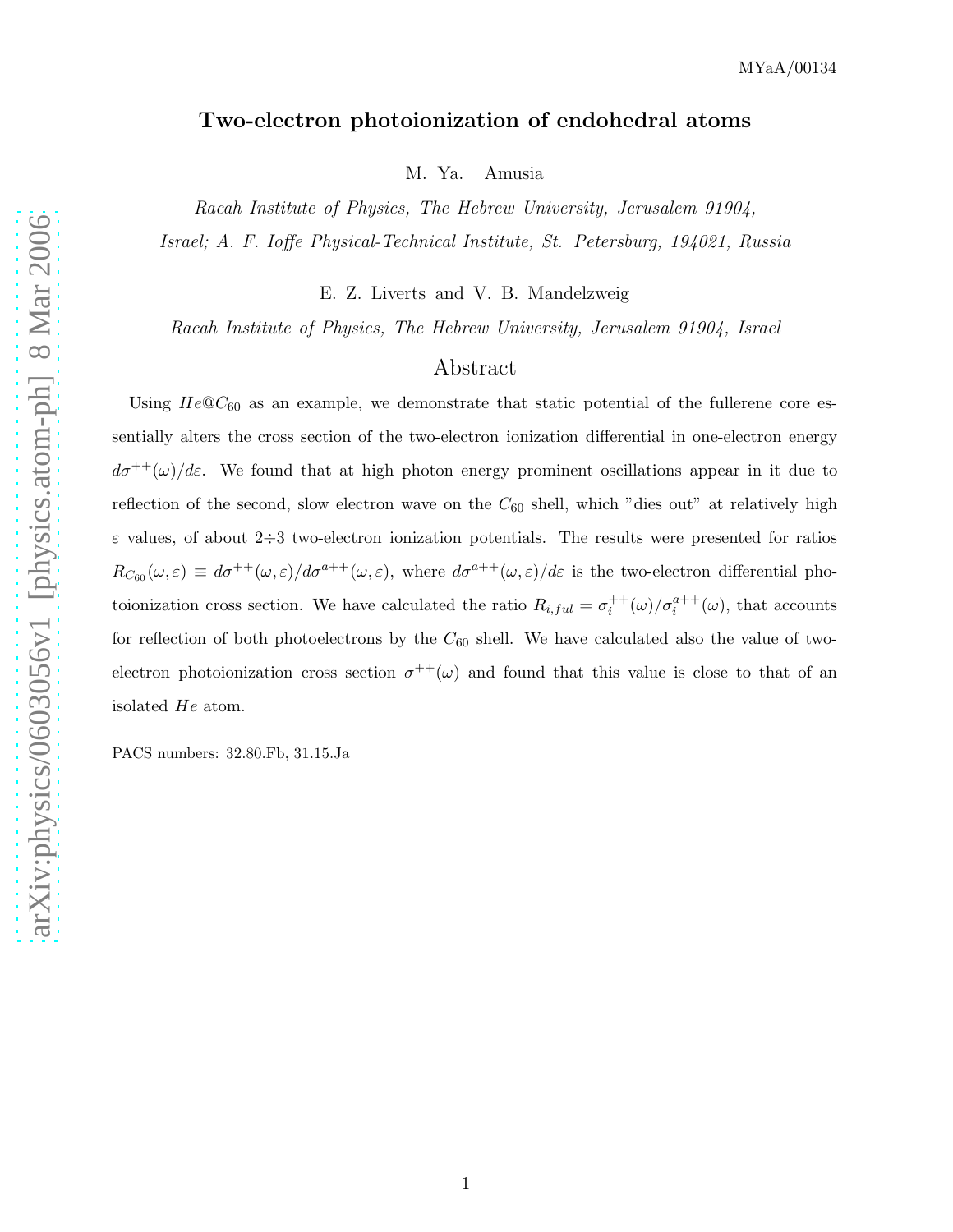### I. INTRODUCTION

Elimination of two electrons by a single photon from an atom or multi-atomic formation, such as cluster or fullerene, can take place only if the inter-electron interaction is taken into account.

The desire to study the manifestation of this interaction stimulates extensive experimental and theoretical investigation of the process that has particularly intensified during last tenfifteen years (see, e.g., [\[1](#page-11-0), [2](#page-11-1)]). Although a number of atoms were studied, the primary attention was given to Helium. At this moment theoretical and experimental investigations cover the frequency region from the near threshold region up to photon energy  $\omega$  much higher than the two-electron ionization potential  $I^{++}$ .

Very close to threshold the two-electron photoionization cross section is determined by so-called Wannier regime [\[3](#page-11-2)] with both electrons strongly repulsing each other that results in acquiring almost the same energy and moving in opposite directions.

With increase of  $\omega$  for  $\omega$  considerably more than  $I^{++}$ , so-called shake-off (SO) mechanism [\[4](#page-11-3)] became dominant, in which one electron leaves the atom carrying away almost all energy  $\omega$ , while the second is removed due to alteration of the field acting upon it after the first electron emission. With energy growth so called quasi-free (QF) mechanism [\[5](#page-11-4)] becomes increasingly important. This mechanism accounts for almost equal sharing of photon energy between photoelectrons, where their interaction on the way out of the ionized atom is inessential.

Obviously, the cross section of two-electron photoionization  $\sigma^{++}(\omega)$  is determined by initial and final state wave function of the considered object - target atom at the beginning and ion with two continuous spectrum electrons at the end. The situation is simplified considerably at high enough  $\omega$ , where cross sections and other characteristics of the twoelectron ionization are expressed via the initial state wave function only.

In fact, one has to have in mind that two-electron ionization is a pure three-body problem only for two-electron atom and ions. This process for any other, more complicated objects is determined by more sophisticated wave functions. This is why most of the attention is given usually to studies of two-electron photoionization of  $H^-$ , He and helium-like atoms. At high  $\omega$  the  $\sigma^{++}$  and  $\sigma^{+}$  have similar  $\omega$  dependence [\[6\]](#page-12-0). Therefore it is convenient to characterize the process by the ratio  $R(\omega) = \sigma^{++}(\omega)/\sigma^{+}(\omega)$ .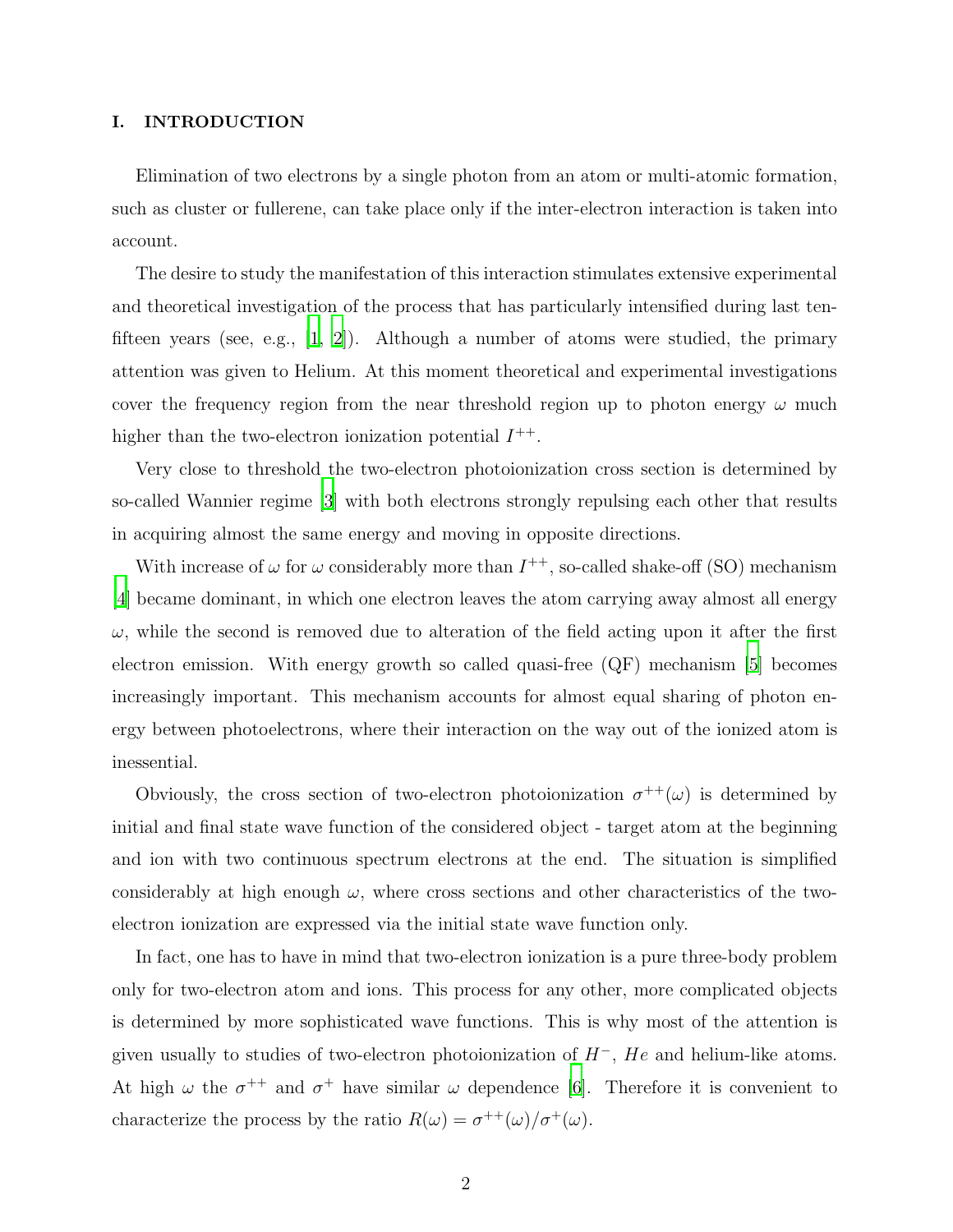The SO leads for  $\omega >> I^{++}$  to  $R(\omega) = R_{SO}$  (see [\[7\]](#page-12-1) and references therein). Inclusion of QF increases  $R(\omega)$  considerably but at high enough  $\omega$  the ratio again reaches its  $\omega$ independent value,  $R_{QF} > R_{SO}$  [\[8\]](#page-12-2).

During last time a lot of attention is given to photoionization of not isolated atoms, but atoms encapsulated into the fullerene, mainly  $C_{60}$  shell (see, e.g. [\[9](#page-12-3), [10\]](#page-12-4)). The research in this area until now is pure theoretical. But we are positive, that it will become an object of experimental studies in not too distant future. It is well known, that  $C_{60}$  radius R is much bigger than that of the atoms staffed inside the so-called endohedral atom,  $A@C_{60}$ .

The inclusion of the  $C_{60}$  shell can affect the photoionization atom in four directions. At first, and this is usually taken into account, the photoelectron emitted by A is reflected by the  $C_{60}$  shell that "works" as a static potential. At second, the  $C_{60}$  shell has its internal degrees of freedom [\[11\]](#page-12-5) that can be excited thus modifying the photoionization of the atomic shells in  $A@C_{60}$  in a similar way that one shell affects the photoionization of the other in isolated atoms [\[12\]](#page-12-6). Among the  $C_{60}$  degrees of freedom the most prominent is the giant resonance that persists not only in  $C_{60}$  [\[11\]](#page-12-5), but in its ions as well [\[13\]](#page-12-7). Real or virtual excitations of the giant resonance can modify the A atom photoionization cross section from almost complete screening at  $\omega \to 0$  to prominent enhancement, at  $\omega$  in the vicinity of the giant resonance maxima [\[14,](#page-12-8) [15](#page-12-9)]. Note, that at high  $\omega$  this screening becomes mainly inessential.

Other two directions of  $C_{60}$  influence upon the A atom photoionization is the direct knock out of  $C_{60}$  electrons by the photoelectron from A and the participation of  $C_{60}$  electrons in the decay, both radiative and non-radiative, of the vacancy, created in A after photon absorption. Note that this mechanism is similar to one of the frequently discussed channels of the molecular vacancy decay. The corresponding two possibilities in application to  $C_{60}$ are not yet studied at all.

In this paper we consider a more complex process, namely two-electron photoionization of  $He@C_{60}$ . We will concentrate on the high  $\omega$  region. Of course, to investigate this process experimentally is more complicated than one-electron photoionization. However, there are no indications whatsoever that such an investigation is either impossible (or even extraordinary difficult) or uninteresting.

The role of  $C_{60}$  shell in two-electron photoionization is more complex than in the singleelectron, since outgoing electrons can be either both from the inner atom  $A$ , or both from the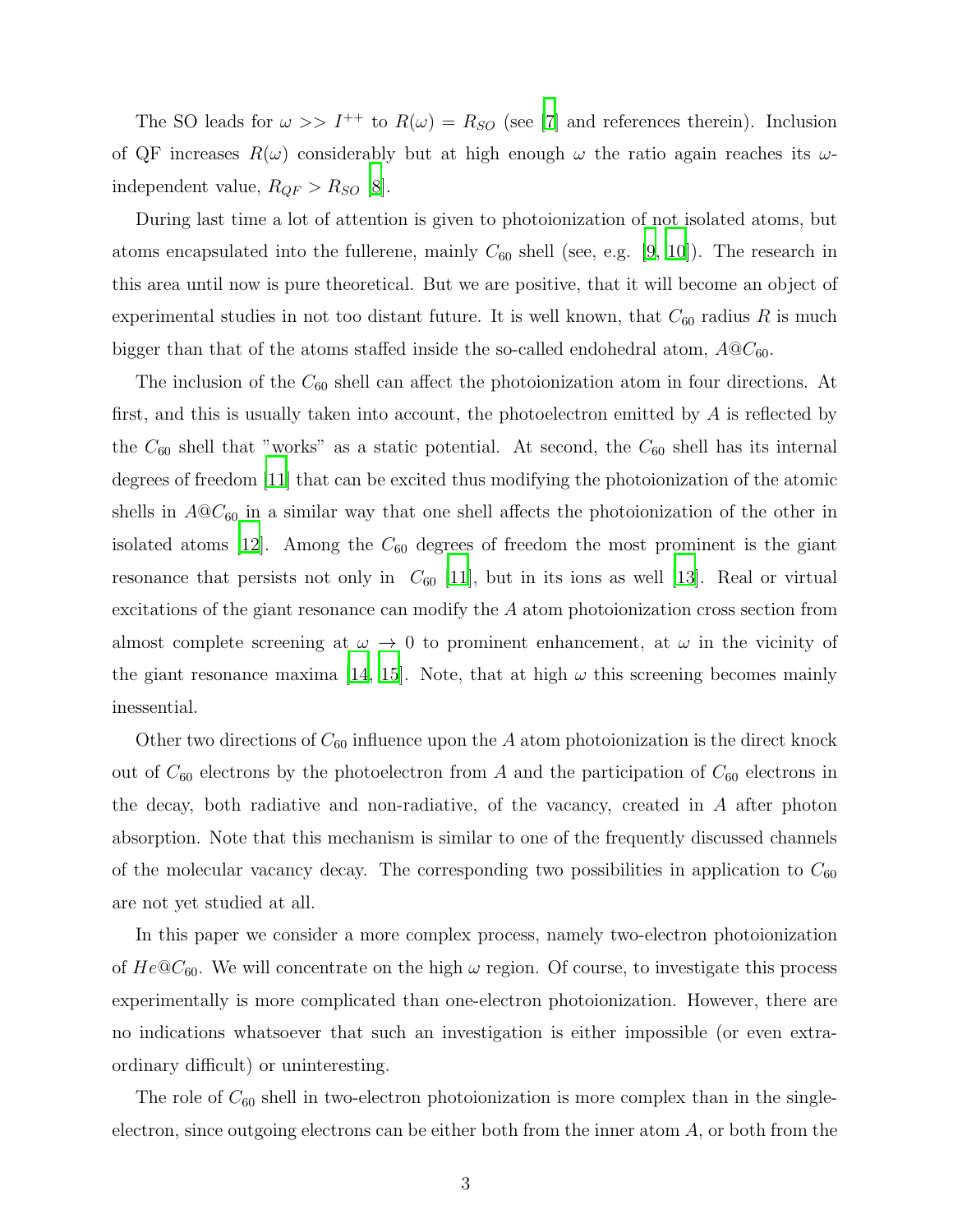$C_{60}$ , or one from A and the other from  $C_{60}$ . However, by measuring two outgoing electrons in coincidence we can distinguish all the different processes.

We will consider mainly high  $\omega$ . Having in mind that our aim is study the  $C_{60}$  influence upon double ionization, we have to consider the SO mechanism only. Indeed, the QF leads to two fast electrons, which are not affected by  $C_{60}$ , while in SO one of the electrons is slow. Its probability to leave  $He@C_{60}$  can be therefore strongly affected.

Our attention in this paper will be given to differential in energy cross sections  $d\sigma^{++}(\omega)/d\varepsilon_s$ , where  $\varepsilon_s$  is the "slow" photoelectrons energy. It is implied that the "fast" electron energy  $\varepsilon_f$  is given by the conservation law  $\varepsilon_f = \omega - \varepsilon_s - I^{++}$ . Atomic system of units is accepted in this paper:  $e = m_e = \hbar = 1$ , where e and m are electron charge and mass, respectively.

We will assume that both electrons are removed from the  $He$  atom, thus intensionally neglecting a process that one can call " $A@C_{60}$  shake off", in which after "fast" electron leaves A, the "slow" electron is emitted by the  $C_{60}$  shell instead of located inside atom A. The " $A@C_{60}$  shake off" is potentially very important due to big number of available for removing electrons. Therefore, it is possible that " $He@C_{60}$  shake off" is much more probable than the ordinary one. It is possible, that an important role can be played by multiple " $A@C_{60}$  shake of", in which not one but several electrons can be removed from  $C_{60}$  after instant creation of a vacancy in A. One has to have in mind that for an isolated atom A the photoionization with excitation cross section  $\sigma^{+*}(\omega)$  can be of the order or even bigger than  $\sigma^{++}(\omega)$ . It is essential to have in mind that the  $\sigma^{+*}(\omega)$  for  $A@C_{60}$  can be converted into  $\sigma^{++}(\omega)$ , since the excitation energy of  $A^+$ , particularly in the case of  $He$ , is bigger than the ionization potential of  $C_{60}$ . We plan, however, to concentrate on " $A@C_{60}$  shake off" in another paper.

## II. MAIN FORMULAS

<span id="page-3-0"></span>The two-electron photoionization cross section of an atom A in initial state i,  $\sigma_i^{a++}$  $i^{a++}(\omega),$ can be presented by the following expressions:

$$
\sigma_i^{a++}(\omega) = \int_0^{\omega - I^{++}} \frac{d\sigma_i^{a++}(\omega, \varepsilon)}{d\varepsilon} d\varepsilon,\tag{1}
$$

where at high  $\omega, \omega \gg I^{++}$ , the differential in energy cross section  $d\sigma_i^{a++}(\omega,\varepsilon)/d\varepsilon$  is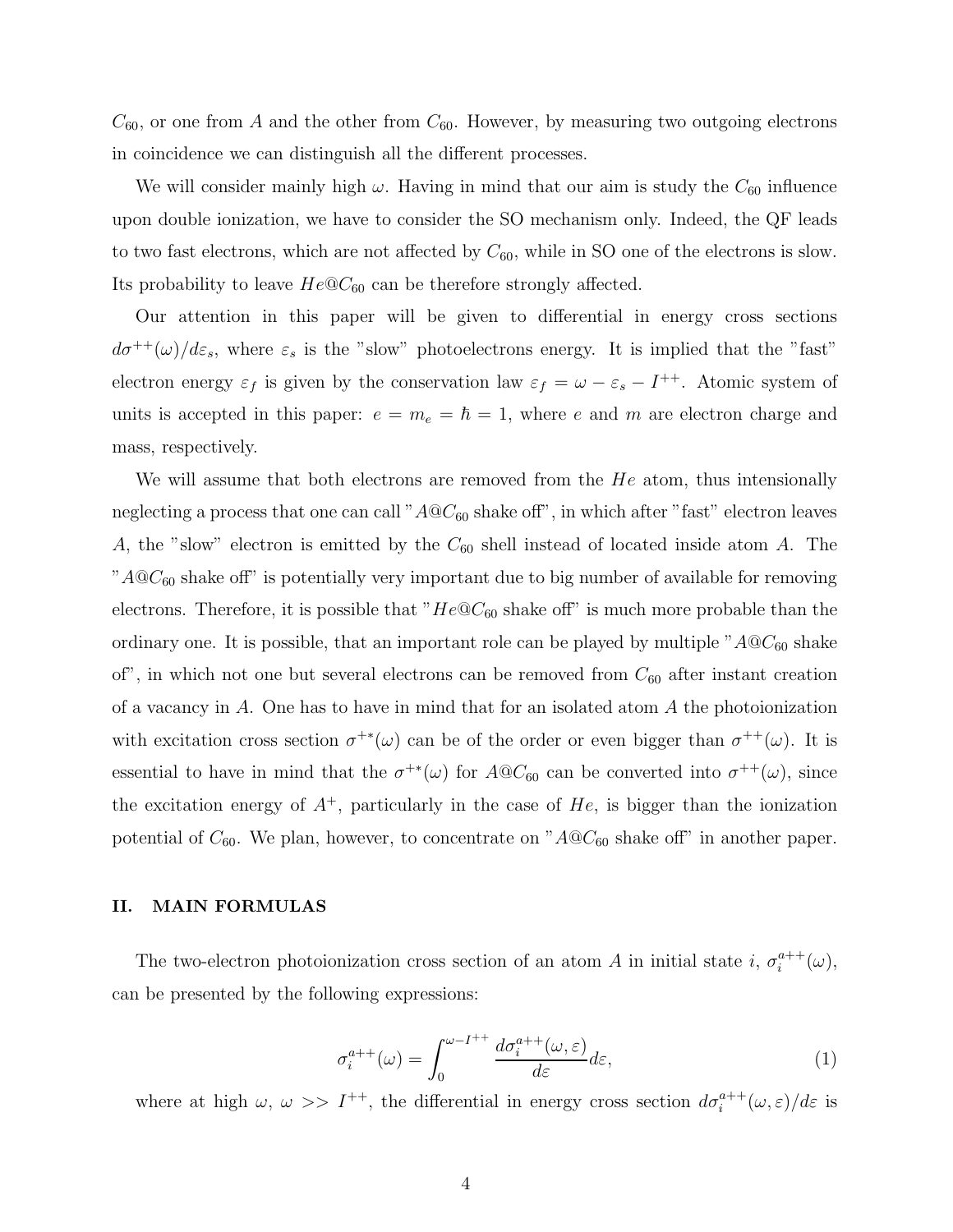<span id="page-4-0"></span>given by the expression [\[16](#page-12-10)]:

$$
\frac{d\sigma_i^{a++}(\omega,\varepsilon)}{d\varepsilon} = \frac{32\sqrt{2}Z^2\pi}{3c\omega^{7/2}} |\int \Psi_i(0,\mathbf{r})\varphi_{\varepsilon 0}(\mathbf{r})d\mathbf{r}|^2.
$$
 (2)

Here  $\Psi_i(0, r)$  is the  $r_1 = 0$  value of  $\Psi_i(r_1, r_2)$ , which is in our case the initial state wave function of atomic He. The "slow" outgoing electron is described by a pure Coulomb wave function that describes an s-wave electron that moves in the field of a nucleus with charge Z.

<span id="page-4-1"></span>Similar to Eq.[\(1\)](#page-3-0) the cross-section of ionization with excitation  $\sigma^{+*}(\omega)$  is given by the following expression:

$$
\frac{d\sigma_i^{a++}(\omega,\varepsilon)}{d\varepsilon} = \frac{32\sqrt{2}Z^2\pi}{3c\omega^{7/2}} \sum_{n>0} \left| \int \Psi_i(0,\mathbf{r})\varphi_{n0}(\mathbf{r})d\mathbf{r} \right|^2.
$$
 (3)

Here  $n$  is the principal quantum number of the second electron excitation level.

Now let us consider  $He@C_{60}$  two-electron photoionization and take into account the  $C_{60}$ shell. It is clear that  $C_{60}$  potential does not affect the "fast" electron, which remains to be described by a plane wave. The  $C_{60}$  shell generates potential field that is almost uniform at atomic distances  $r_a$ , where the initial state of He is located. Therefore, for the initial state the embedding of an atom  $A$  into  $C_{60}$  can lead only to the shift of the energy scale, i.e., to modification of the ionization threshold. This feature is inessential for us, since  $\omega >> I^{++}$ .

Thus, we have to take into account the action of  $C_{60}$  upon the slow outgoing electron. The fullerene is a very complex structure. Therefore, to take into account its action upon photoelectron essential simplifications are necessary. We will follow here the approach developed in a number of papers (see [\[17,](#page-12-11) [18\]](#page-12-12) and references therein), that substitutes the complicated  $C_{60}$  multi-atomic structure by a very simple so-called bubble potential  $V(r) = V_0 \delta(r - R)$ , where  $V_0$  is chosen to reproduce the affinity energy of the negative ion  $C_{60}$ , and  $\delta(r - R)$  is Dirac delta function.

As it was demonstrated in [\[18\]](#page-12-12) and [\[19\]](#page-12-13) in connection to the one-electron photoionization, the influence of the bubble potential can be taken into account analytically, by constructing the outgoing wave function as a superposition of regular  $\varphi_{\varepsilon l}(\mathbf{r})$  and irregular  $\chi_{\varepsilon l}(\mathbf{r})$  (singular at  $r \to 0$ ) solutions of the Schrödinger equation for an electron with energy  $\varepsilon$ . Inside the potential bubble the photoelectron wave function  $\psi_{\varepsilon l}(\mathbf{r})$  differs from  $\varphi_{\varepsilon l}(\mathbf{r})$  only by a normalization factor  $D_l(\varepsilon)$ :  $\psi_{\varepsilon l}(\mathbf{r}) = D_l(\varepsilon)\varphi_{\varepsilon l}(\mathbf{r})$ . The factor  $D_l(\varepsilon)$  depends upon the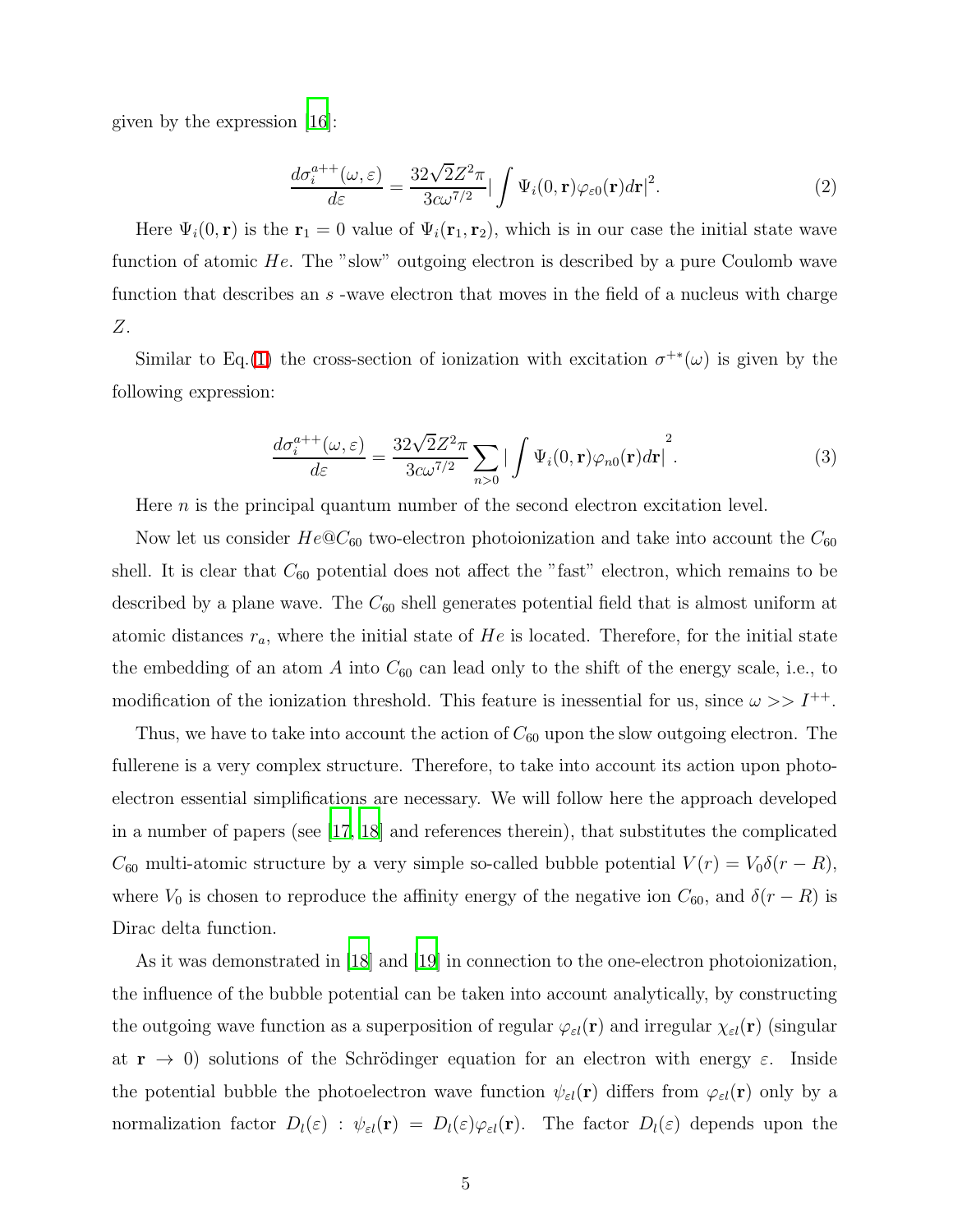photoelectron energy  $\varepsilon$ , with l being its electron angular momentum. Outside the  $\delta$ -sphere the function  $\psi_{\varepsilon l}(\mathbf{r})$  is a linear combination of  $\varphi_{\varepsilon l}(\mathbf{r})$  and  $\chi_{\varepsilon l}(\mathbf{r})$ . The coefficients of the linear combination are defined by the matching conditions of the wave functions on the spherical shell, i.e., at  $r = R$ .

<span id="page-5-0"></span>In the  $\delta$ -potential approximation the differential two-electron photoionization of  $He@C_{60}$ is thus given by formula similar to [\(1\)](#page-3-0), that includes, however the factor  $D_l(\varepsilon)$ :

$$
\frac{d\sigma_i^{++}(\omega,\varepsilon)}{d\varepsilon} = \frac{32\sqrt{2}Z^2\pi}{3c\omega^{7/2}}|D_0(\varepsilon)|^2|\int \Psi_i(0,\mathbf{r})\varphi_{\varepsilon 0}(\mathbf{r})d\mathbf{r}|^2.
$$
\n(4)

<span id="page-5-3"></span>The expression for  $|D_l(\varepsilon)|^2$  is derived in [\[19](#page-12-13), [20](#page-12-14)] and is presented as

$$
|D_l(\varepsilon)|^2 \equiv \frac{(k/\Delta L)^2}{[u_{kl}(R)v_{kl}(R) - k/\Delta L]^2 + u_{kl}^4(R)}.\tag{5}
$$

<span id="page-5-2"></span>Here  $u_{kl}(R)$  and  $v_{kl}(R)$  are functions connected to the radial parts of regular  $\varphi_{\varepsilon l}(\mathbf{r})$  and irregular  $\chi_{\varepsilon l}(\mathbf{r})$  functions by relations  $u_{kl}(r) = r \varphi_{\varepsilon l}(r)$  and  $\nu_{kl}(r) = r \chi_{\varepsilon l}(r)$ ;  $k = \sqrt{2\varepsilon}$ ,  $\Delta L$  is the discontinuity of the logarithmic derivative of the wave function at  $r = R$ , connected to the fullerene radius R and the electron affinity  $I_f$  of the empty  $C_{60}$  through the expression

$$
\Delta L = -\beta (1 + \coth \beta R),\tag{6}
$$

where  $\beta = \sqrt{2I_f}$ . The formula obtained are valid for low enough energies of the "slow" photoelectron. Namely, its wave length should be much bigger than the thickness of the fullerene shell.

<span id="page-5-1"></span>At first one should calculate the ratio of differential cross sections [\(4\)](#page-5-0) to [\(2\)](#page-4-0)  $R_{C_{60}}(\varepsilon)$  that according to Eqs. [\(3\)](#page-4-1) and [\(4\)](#page-5-0) is independent upon  $\omega$ 

$$
R_{C_{60}}(\varepsilon) \equiv d\sigma_i^{++}(\omega,\varepsilon)/d\sigma_i^{a++}(\omega,\varepsilon) = |D_0(\varepsilon)|^2,\tag{7}
$$

<span id="page-5-4"></span>and then turn to the ratio  $R_{i,ful}$  of cross sections  $\sigma^{++}(\omega)$  and  $\sigma^{a++}(\omega)$  that are determined using Eq.[\(1\)](#page-3-0) with  $d\sigma_i^{++}(\omega,\varepsilon)/d\varepsilon$  given by Eq.[\(4\)](#page-5-0) and Eq.[\(2\)](#page-4-0), respectively.

$$
R_{i,ful} = \sigma_i^{++}(\omega) / \sigma_i^{a++}(\omega)
$$
\n(8)

It is evident from [\(7\)](#page-5-1) that determined in this way  $R_{i,ful}$  is  $\omega$  -independent at high  $\omega$ .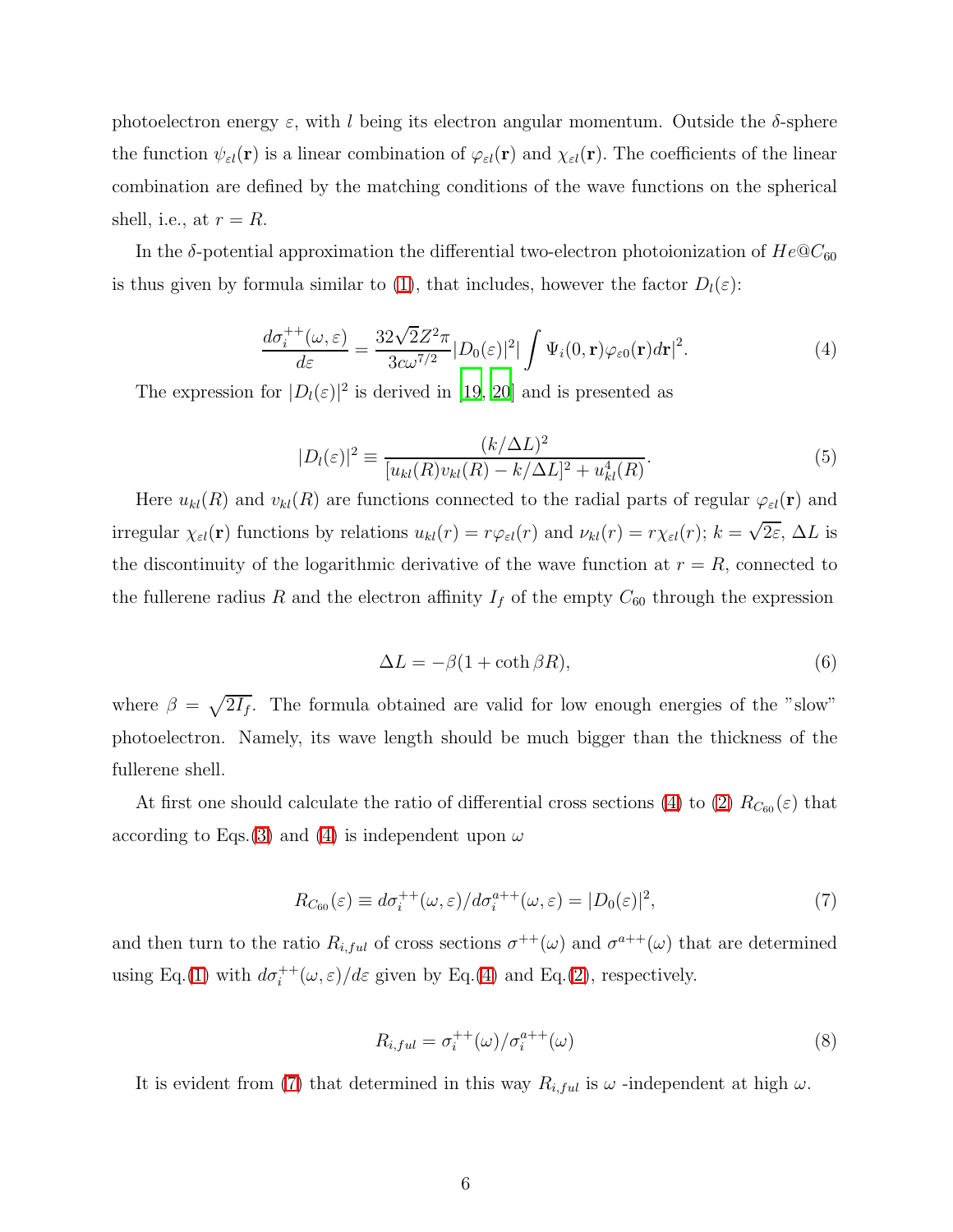Since  $\varphi_{\varepsilon0}(\mathbf{r})$  and  $\chi_{\varepsilon l}(\mathbf{r})$  are pure Coulomb functions, the functions  $u_{kl}$  and  $v_{kl}$  (from Eqs.[\(6](#page-5-2)[,7\)](#page-5-1)) are expressed via the regular  $F_l(\eta, \rho)$  and irregular  $G_l(\eta, \rho)$  Coulomb wave function, respectively. Namely, one has  $u_{kl}(r) = F_l(-\frac{Z}{k})$  $\frac{Z}{k}$ , kr) and  $v_{kl}(r) = G_l(-\frac{Z}{k})$  $\frac{z}{k}$ , kr), i.e. regular and irregular Coulomb wave functions that can be found in [\[20](#page-12-14)].

Let us note that the formula [\(7\)](#page-5-1) can be extended to lower  $\omega$ . Indeed, the interaction between two ionized electrons is particularly essential near ionization threshold  $\omega \geq I^{++}$ , where Wannier regime prevails. It is known that already several  $eV$  above threshold the Wannier expressions are no more valid. Therefore, it is reasonable to assume that at about 10eV the interaction between outgoing electrons is inessential. One of them is represented by an s-wave, while the other by a  $p$ -wave, in order to preserve the total initial state angular momentum that is zero for  $He@C_{60}$  and  $l = 1$  for the photon. Due to action of the  $C_{60}$  shell the second electrons wave function is modified in the same way as  $\varphi_{\varepsilon 0}(\mathbf{r})$  in (2). Thus, it is reasonable to expect that to take this action into account one has to introduce the factor  $|D_1(\overline{\varepsilon})|^2$  into [\(7\)](#page-5-1). As a result, one obtains instead of Eq.[\(7\)](#page-5-1) the following expression:

$$
R_{C_{60}}(\omega,\varepsilon) \equiv d\sigma_i^{++}(\omega,\varepsilon)/d\sigma_i^{a++}(\omega,\varepsilon) = |D_0(\varepsilon)|^2|D_1(\omega - I^{++} - \varepsilon)|^2. \tag{9}
$$

<span id="page-6-0"></span>Since for low and medium energies the cross section  $d\sigma_i^{a++}(\omega,\varepsilon)/d\varepsilon$  cannot be calculated using Eq.[\(2\)](#page-4-0), we have to use other sources of absolute values of it in order to obtain  $R_{C_{60}}(\omega)$ .

<span id="page-6-1"></span>As such, either experimental data or results of existing calculations of differential in energy  $\varepsilon$  cross section can be used to substitute into

$$
R_{C_{60}}(\omega) \equiv \int_0^{\omega - I^{++}} |D_0(\varepsilon)|^2 |D_1(\omega - I^{++} - \varepsilon)|^2 d\sigma_i^{a++}(\omega, \varepsilon) / \int_0^{\omega - I^{++}} d\sigma_i^{a++}(\omega, \varepsilon).
$$
 (10)

In order to have a crude estimation of the role of both factors in [\(9\)](#page-6-0), we have calculated in Eq.[\(10\)](#page-6-1) the factor  $R_{C_{60}}(\omega)$  using Eq.[\(1\)](#page-3-0) well outside its range of validity  $\omega \gg I^{++}$ , which gives us  $R_{C_{66}}^{(h)}$  $\mathcal{C}_{60}^{(n)}(\omega).$ 

<span id="page-6-2"></span>Since at  $\omega$  close to  $I^{++}$ ,  $d\sigma_i^{a++}(\omega,\varepsilon)/d\varepsilon$  is almost  $\omega$ -independent, as an estimation for  $R_{C_{60}}(\omega)$  at  $\omega \geq I^{++}$  can serve an approximate relation

$$
R_{C_{60}}^{(l)}(\omega) \equiv \int_o^{\omega - I^{++}} |D_0(\varepsilon)|^2 |D_1(\omega - I^{++} - \varepsilon)|^2 d\varepsilon / (\omega - I^{++}). \tag{11}
$$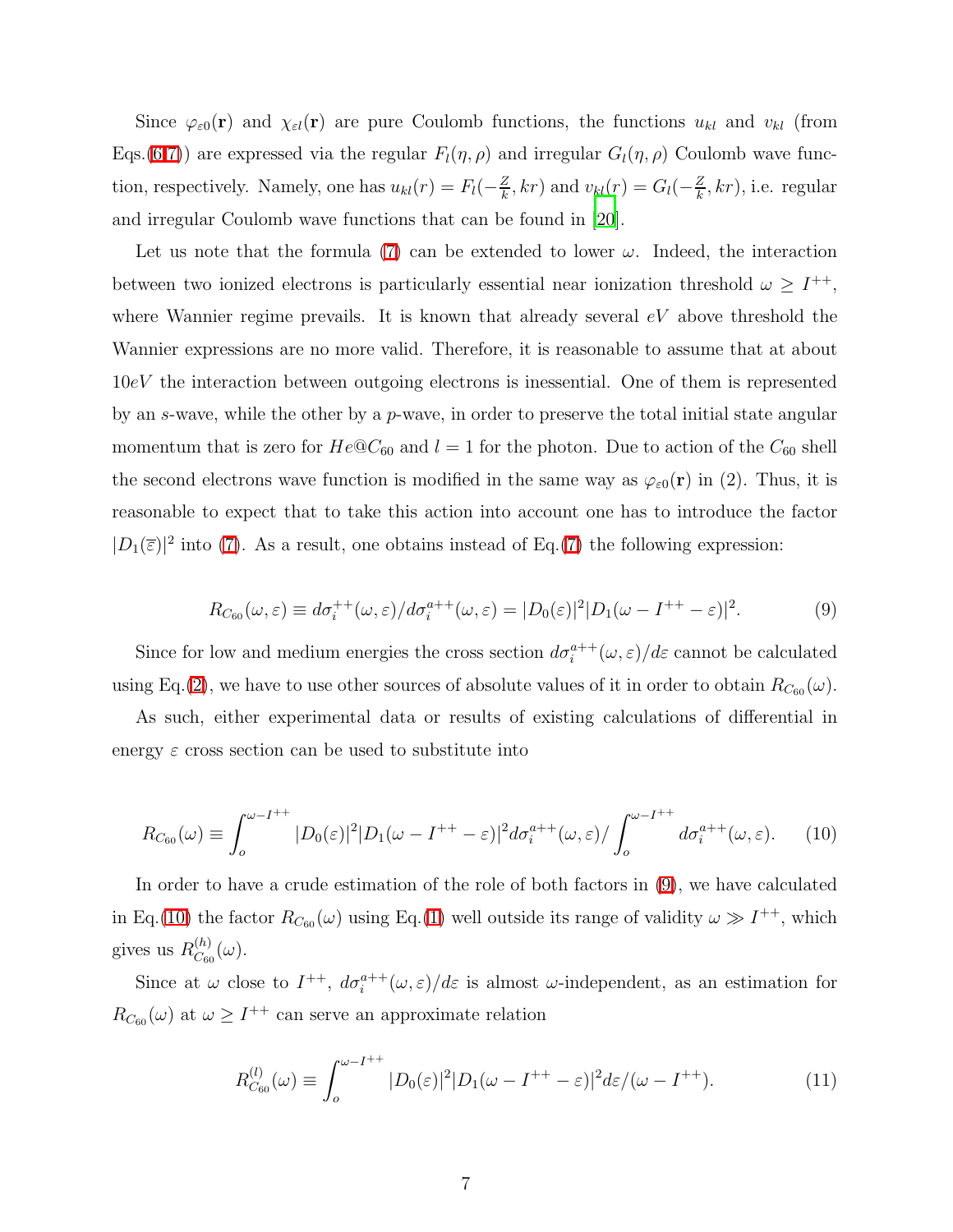#### III. DETAILS OF CALCULATIONS

First of all, one should notice that the term  $k/\Delta L$  in denominator of Eq.[\(5\)](#page-5-3) was taken with the sign "minus", whereas there was "plus" in the Ref. [\[18](#page-12-12), [19](#page-12-13)]. This is because the authors of the latter references used the irregular Coulomb functions  $\overline{v}_{kl}(r) = -v_{kl}(r)$ , whilst we used the Coulomb functions  $v_{kl}(r)$  presented in the Handbook [\[20](#page-12-14)].

<span id="page-7-0"></span>The Eqs.[\(9](#page-6-0)[-11\)](#page-6-2) include the function  $D_1(\overline{\varepsilon})$  at  $\overline{\varepsilon} = 0$ , for  $\varepsilon = \omega - I^{++}$ . It is clear that the Coulomb functions  $F_l(-\frac{Z}{k})$  $\frac{Z}{k}$ , kr) and  $G_l(-\frac{Z}{k})$  $\frac{Z}{k}$ , kr), presented in the expression [\(5\)](#page-5-3) for  $D_l^2$ , have singularities at zero energy, i.e. at  $k = 0$  that corresponds to  $\overline{\varepsilon} = 0$ . However, the presentations of Coulomb functions given in [\[20\]](#page-12-14) enable to obtain the following limit relations:

$$
\lim_{k \to 0} \frac{u_{kl}(r)}{\sqrt{k}} \equiv f_l(Z, r) = \sqrt{\pi r} J_{2l+1}(\sqrt{8Zr}), \tag{12}
$$

$$
\lim_{k \to 0} \frac{v_{k0}(r)}{\sqrt{k}} \equiv g_0(Z, r) = \frac{p(2Zr)}{\sqrt{2\pi Z}} - \sqrt{\frac{r}{\pi}} \left[2\gamma - 1 + \ln(2Zr)\right] J_1(\sqrt{8Zr}).\tag{13}
$$

<span id="page-7-2"></span>Here  $\gamma$  is Euler's constant,  $J_{\mu}(x)$  is a usual Bessel function of the first kind, and  $p(\alpha)$  is the following sum, which is infinite but rapidly convergent:  $p(\alpha) = \sum_{j=0}^{\infty} P_j(\alpha)$ , where  $P_j(\alpha)$ could be obtained by the recurrence relations

<span id="page-7-3"></span><span id="page-7-1"></span>
$$
P_j = -\frac{\alpha}{j(j-1)} \left[ (-1)^j \frac{(2j-1)j\alpha^{j-1}}{(j!)^2} + P_{j-1} \right]
$$
(14)

with the initial values  $P_0 = 1$ ,  $P_1 = 0$ . Functions  $g_l(Z, r)$  for  $l > 0$  could be then obtained by using Eqs.[\(12\)](#page-7-0)-[\(14\)](#page-7-1) and the following recurrence relation

$$
g_l(Z,r)f_{l-1}(Z,r) = g_{l-1}(Z,r)f_l(Z,r) + \frac{l}{Z}.
$$
\n(15)

The latter is a consequence of the Wronskian relation (see Eq.(14.2.5) in Ref.[\[20](#page-12-14)]) for the regular and irregular Coulomb functions. Note that Eq.[\(12\)](#page-7-0) for the regular Coulomb functions could be found in numerous handbooks on non-relativistic quantum mechanics (see, e.g. Ref.[\(13\)](#page-7-2)), within the accuracy of a normalization factor. However, we did not find in scientific literature the corresponding relations [\(13\)](#page-7-2)-[\(15\)](#page-7-3) for irregular Coulomb functions.

<span id="page-7-4"></span>Using the limit relations  $(12)-(15)$  $(12)-(15)$ , one could present Eq. $(5)$  for the zero energy in the form:

$$
D_l^2(0) = \frac{1}{[(\Delta L)g_l(Z, R)f_l(Z, R) - 1]^2 + (\Delta L)^2 f_l^4(Z, R)}.
$$
\n(16)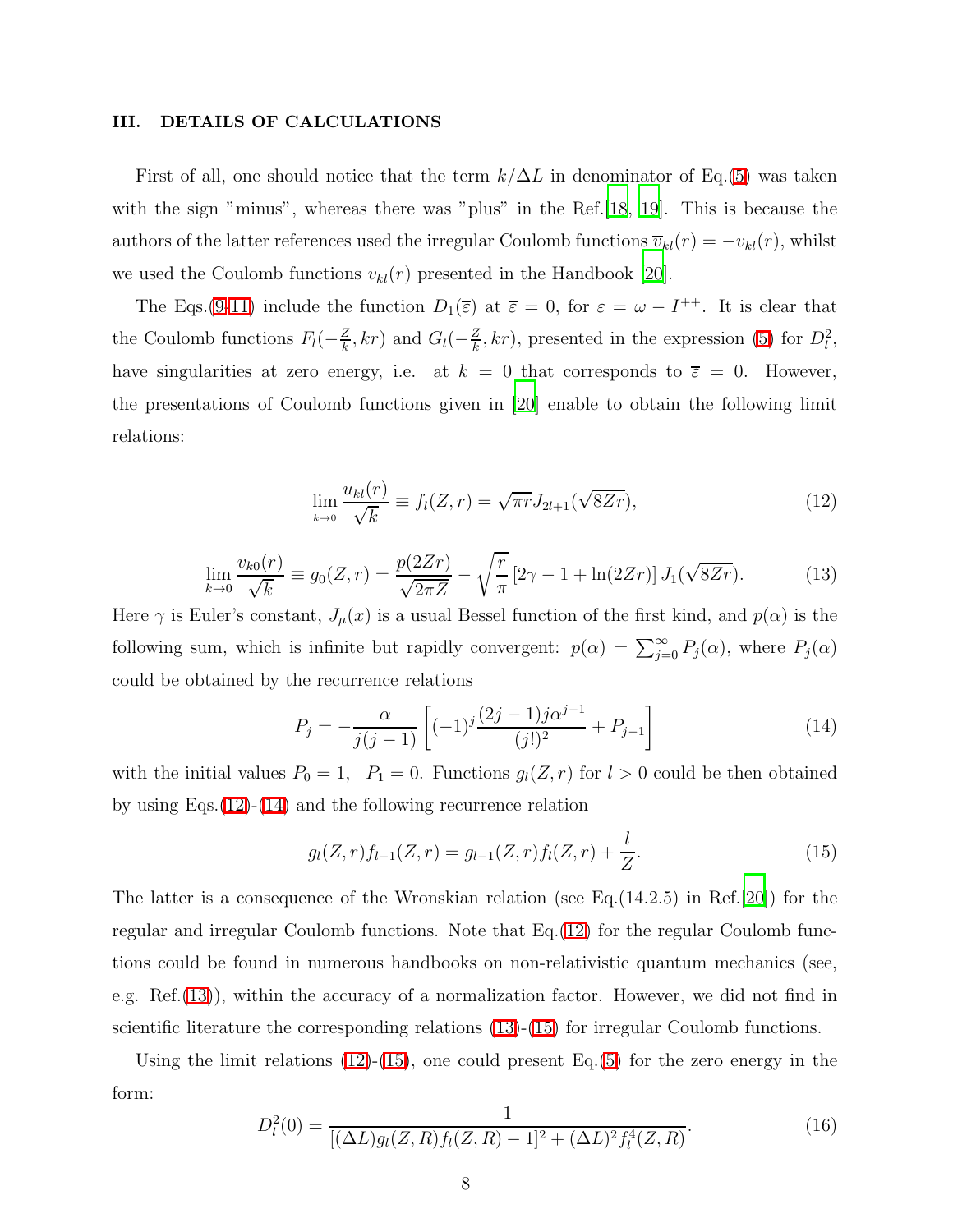In particular, for the helium atom expression [\(16\)](#page-7-4) yields:  $D_0^2(0) = 1.38590$  and  $D_1^2(0) =$ 3.09129.

The function  $\Psi_i$  can be obtained using variational principle that minimizes the initial state energy. One has to have in mind, that, generally speaking, this procedure is able to reproduce initial state energy absolutely accurate, leading to wave function that satisfies the precise Schrodinger equation for two electrons in the field of a nucleus with the charge Z. In its practical implementations, however, the variation wave functions reproduces the initial energy approximately and therefore is good on the average.

As to photoionization, since one of the outgoing electrons is fast, its wave function is a plane wave with a wavelength short in the atomic scale. Therefore, photoeffect is able to test the short range behavior of  $\Psi_i(\mathbf{r}_1, \mathbf{r}_2)$ , namely, as it is seen from Eq.[\(1\)](#page-3-0),  $\Psi_i(0, \mathbf{r})$ .

This is why instead of a variational, we use a locally correct wave function [\[22](#page-12-15), [23,](#page-12-16) [24\]](#page-12-17), that describes with high accuracy the two-electron photoionization [\[16\]](#page-12-10) and some average characteristics of the initial state.

## IV. RESULTS OF CALCULATIONS

Here we presented the results of our calculations for the two-electron photoionization of  $He@C_{60}$ . For this object the radius  $R = 6.64a.u$  and the electron affinity of the empty  $C_{60}$  is equal to  $I_f = 2.65eV$ . The initial state of He considered in this paper is  $i = 1s$ , i.e.  $l = 0$ . The results for  $R_{C_{60}}(\varepsilon)$  from Eq.[\(7\)](#page-5-1) are presented in Fig.1 together with the function  $D_1^2(\varepsilon)$  from the Eqs.[\(9-](#page-6-0)[11\)](#page-6-2). As it was expected and similar to the case of one-electron photoionization, the ratio  $R_{C_{60}}(\varepsilon)$  is a strongly oscillating function of  $\varepsilon$ .

Fig.(2) depicts  $R_{C_{60}}(\omega,\varepsilon)$ , given by Eq.[\(9\)](#page-6-0) for several  $\omega$  as functions of  $\varepsilon$ . It is not incidental, that the curves behavior at  $\varepsilon = 0$  and  $\varepsilon = \omega - I^{++}$  are different. This is because one of the electron is represented by an s-wave while the other by p-wave.

Note that  $R_{C_{60}}(\omega,\varepsilon)$  becomes a prominently variating curve already for  $\omega - I^{++} \geq 20eV$ . For  $\omega - I^{++} \ge 60eV$  it has many oscillations.

Fig.(3) presents the results for the ratio  $R_{i,ful}(\omega)$  determined by Eq.[\(8\)](#page-5-4). As one could see, with  $\omega$  growth this ratio rapidly approaches the asymptotic value  $R_{i,ful} \to 1$ . Note, that in Eq.[\(8\)](#page-5-4) we assumed that "slow" electron wave function is modified by the  $C_{60}$  shell. In fact, this is incorrect already for  $\omega \geq 160 \text{eV}$ .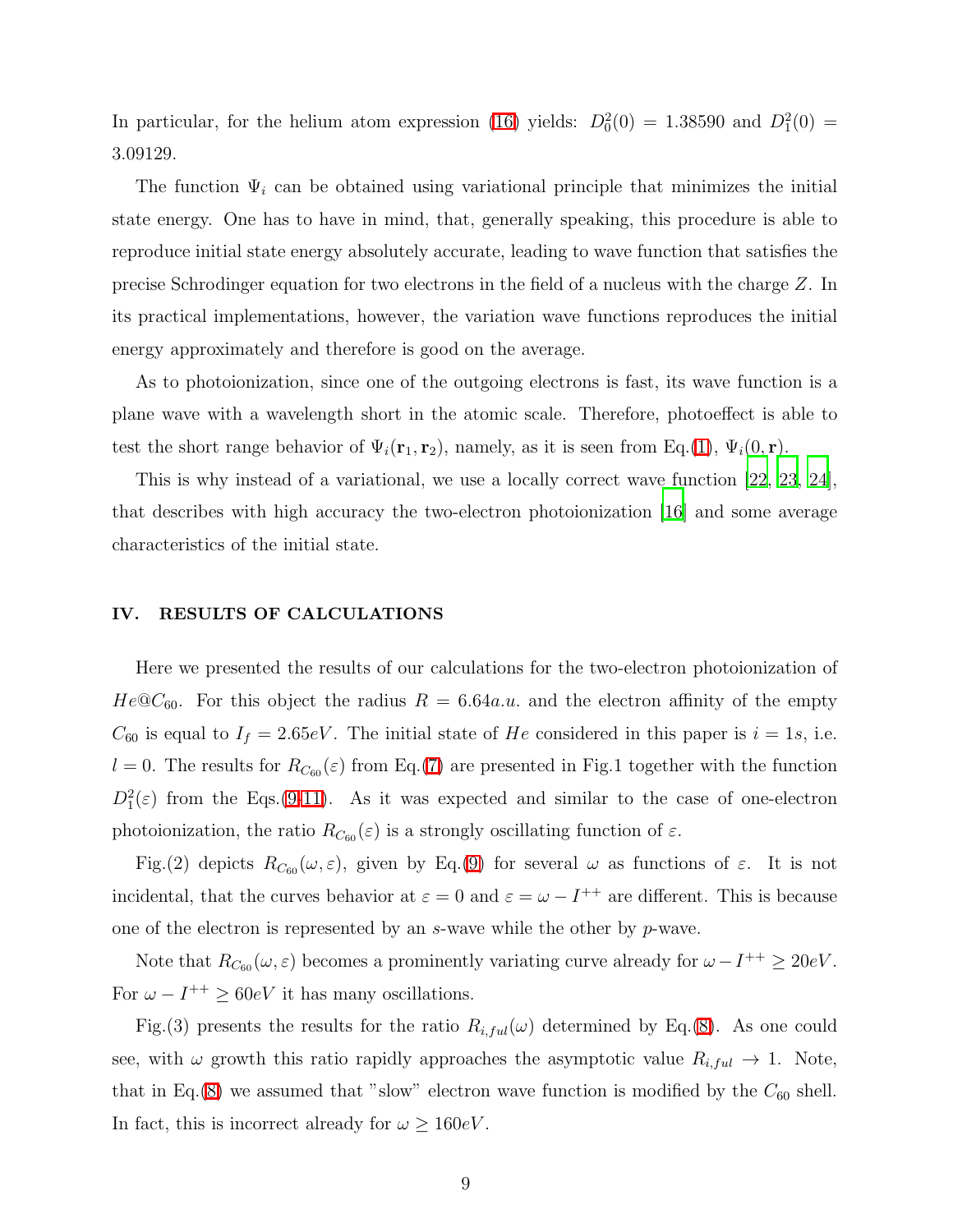

FIG. 1: The reflection and refraction factors  $D<sub>L</sub><sup>2</sup>$  ( $L = 0, 1$ ) as a function of photoelectron energy  $\varepsilon$  for  $He@C_{60}$ .

Fig.(4) presents the relations  $R_{C_{60}}(\omega)$  given by Eqs.[\(10-](#page-6-1)[11\)](#page-6-2) for both  $\varepsilon$  distributions, that are valid respectively at high, and at low  $\omega$ . It is seen that both curves,  $R_{C_{\text{ref}}}^{(h)}$  $\overset{(h)}{C_{60}}(\omega)$  and  $R^{(l)}_{C_6}$  $\mathcal{C}_{60}^{(t)}(\omega),$ prominently oscillate up to  $\omega \sim 150 eV$  and are close to each other. It permits us to suggest that the curve  $R_{C_{60}}(\omega)$  is valid for correct  $\varepsilon$  distribution instead of only their limiting cases for high and low  $\omega$ . The strongest is the role of the fullerene shell at  $\omega < 110 eV$ .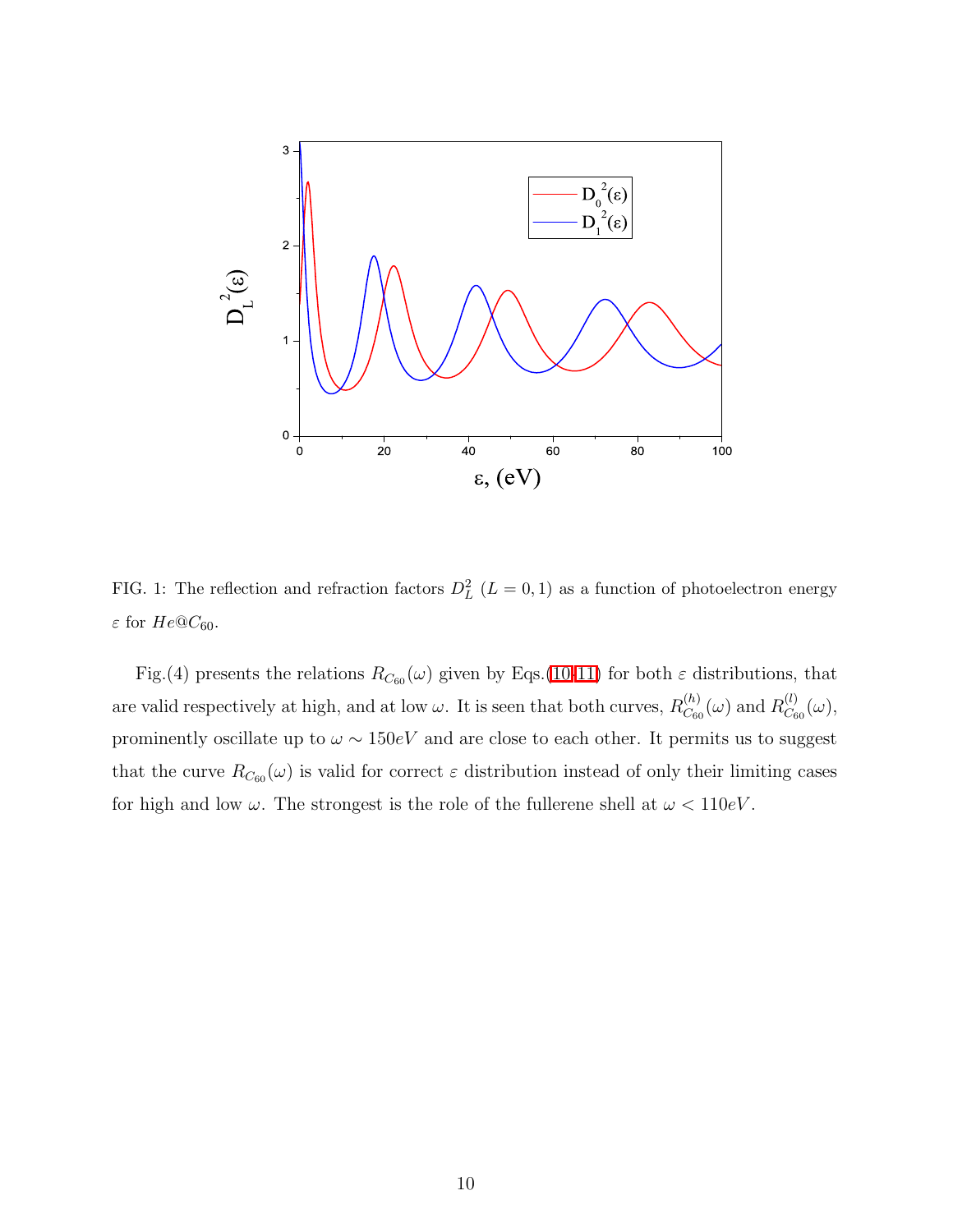

FIG. 2: The cross sections ratio  $R_{C_{60}}(\omega, \varepsilon)$  as a function of photoelectron energy  $\varepsilon$  for different values of photon energy  $\omega$ .



FIG. 3: The cross sections ratio  $R_{i,ful}$  as a function of photon energy  $\omega$ .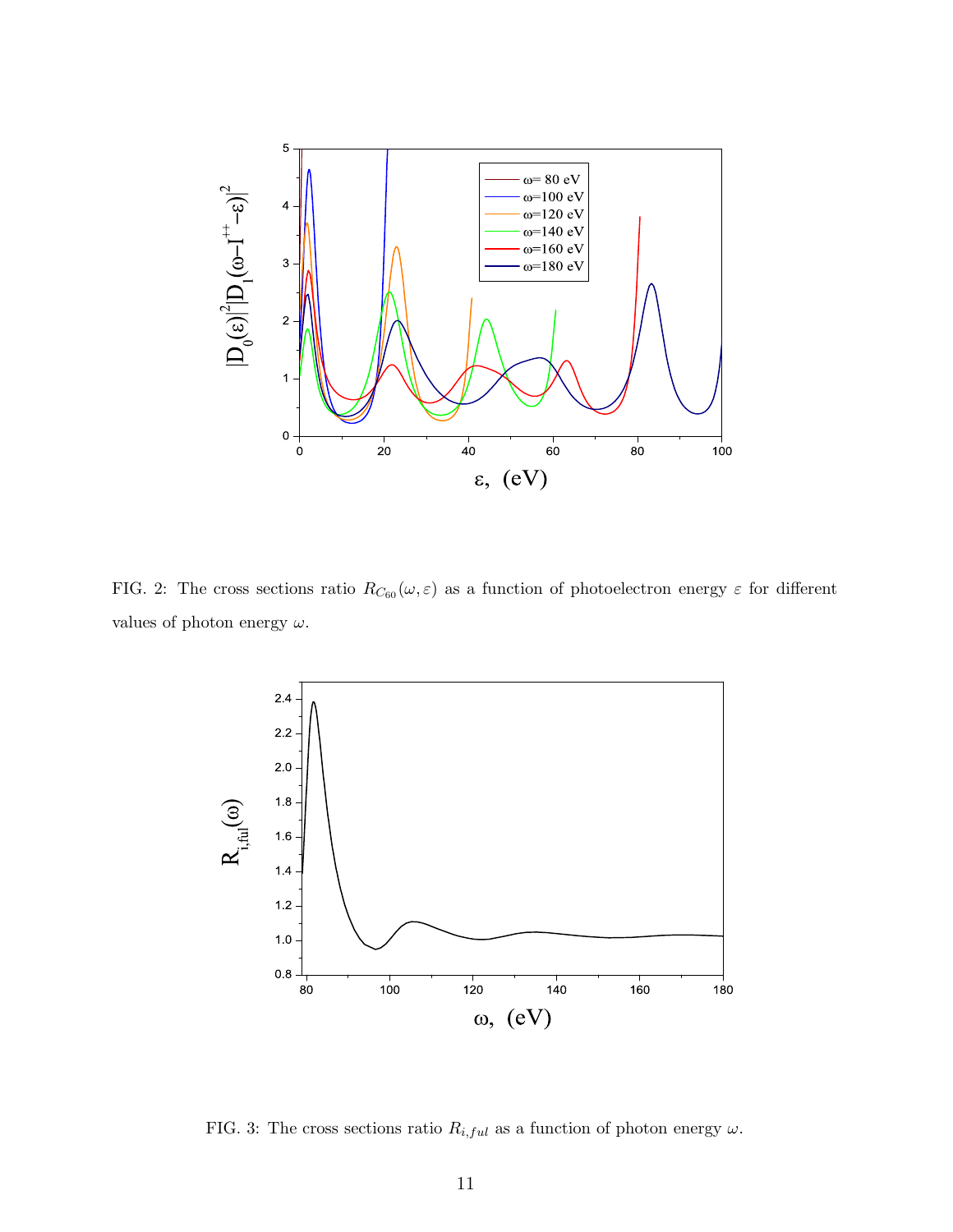

FIG. 4: The cross sections ratios  $R_{\text{C}_{\text{eff}}}^{(h)}$  $\stackrel{(h)}{C_{60}}$  and  $\stackrel{(l)}{R_{C_6}^{(l)}}$  $C_{60}^{(t)}$  as functions of  $\omega$  for high and low photon energy, respectively.

### Acknowledgments

M.Ya.A is grateful to Israeli Science Foundation, Grant No.174/03 for support of this research. The research of V.B.M. was supported by Grant No.2004106 from the United States-Israel Binational Science Foundation (BSF), Jerusalem, Israel.

- <span id="page-11-0"></span>[1] J. Ullrich, R. Moshammer, R. Dörner, O. Jagutzki, V. Mergel, H. Schmidt-Böcking and L. Spielberger, J. Phys. B 30, 2917 (1997).
- <span id="page-11-1"></span>[2] H. McGuire, N. Berrah, R. J. Bartlett, J. A. R. Samson, J. A. Tanis, C. L. Cocke, and A. S. Schlachter, J. Phys. B 28, 913 (1995).
- <span id="page-11-2"></span>[3] G. H. Wannier, Phys. Rev. 90, 817 (1953).
- <span id="page-11-3"></span>[4] F. W. Byron and C. J. Joachain, Phys. Rev. 164, 1 (1967).
- <span id="page-11-4"></span>[5] M. Ya. Amusia, E. G. Drukarev, V. G. Gorshkov, and M. P. Kazachkov, J. Phys. B 8, 1248 (1975).